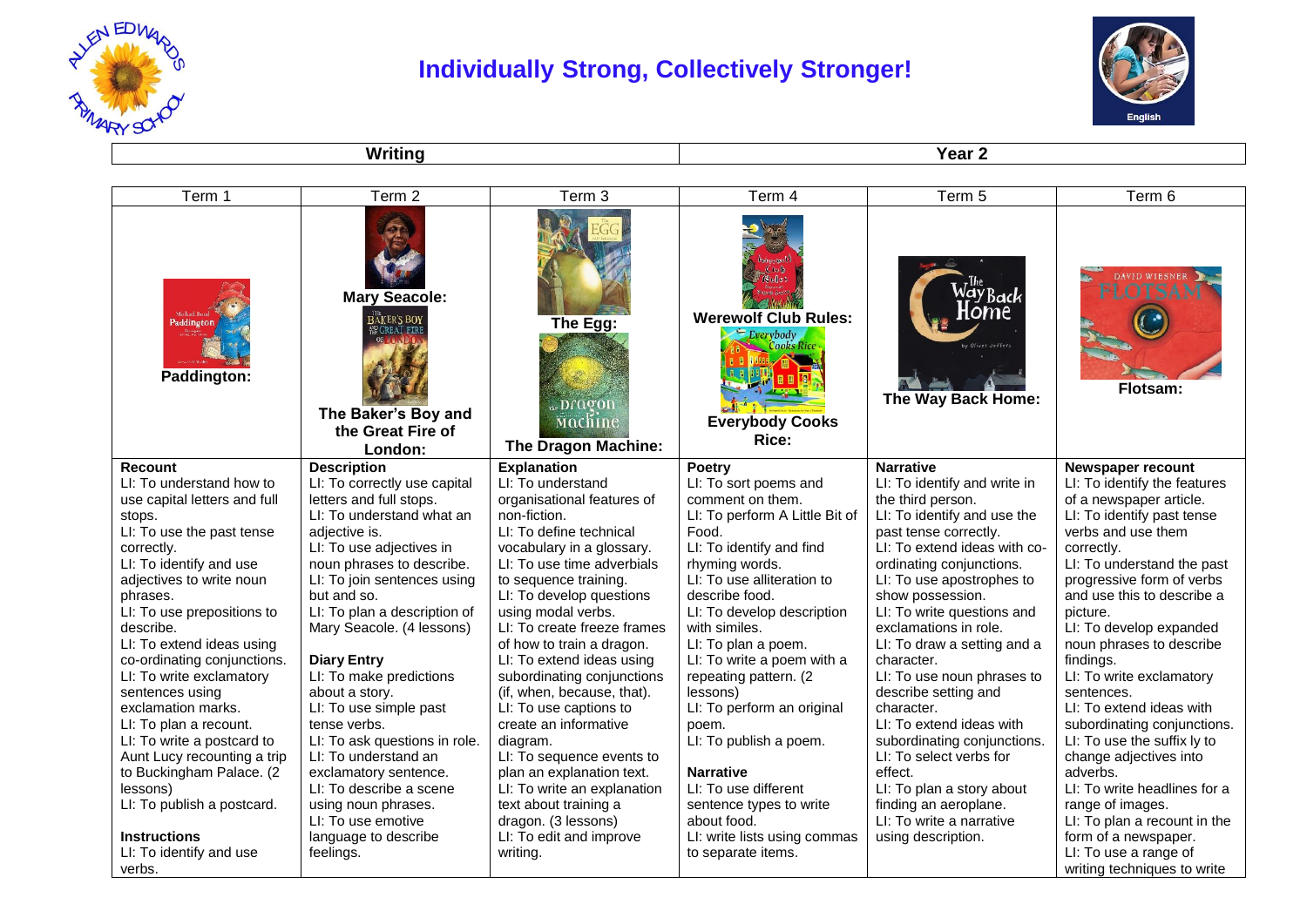

## **Individually Strong, Collectively Stronger!**



| commands.<br>LI: To separate a list with<br>commas.<br>LI: To add ly to adjectives<br>to make adverbs.<br>LI: To use drama to<br>sequence instructions.<br>LI: To plan a set of<br>instructions.<br>LI: To write instructions for<br>how to look after<br>Paddington. (2 lessons)<br><b>Narrative</b><br>LI: To ask questions in role.<br>LI: To use apostrophes for<br>contractions.<br>LI: To describe using noun<br>phrases.<br>LI: To extend ideas using<br>subordinate conjunctions.<br>LI: To plan a story using<br>pictures (link to trip).<br>LI: To write a story using<br>personal experience. (3<br>lessons) | a diary entry.<br>LI: To write a diary entry<br>about the Great Fire of<br>London. (3 lessons)<br>LI: To edit and publish a<br>diary entry.<br><b>Narrative</b><br>LI: To use drama to retell<br>the story (story whoosh).<br>LI: To create freeze frames<br>to show character's<br>feelings.<br>LI: To write captions for<br>freeze frames.<br>LI: To correctly use capital<br>letters and full stops.<br>(sequencing story).<br>LI: To sequence pictures<br>for planning.<br>LI: To retell the story of the<br>Great Fire of London. | explanation text.<br>Non-chronological report<br>LI: To understand, use and<br>correctly spell words with<br>the suffixes -ful and -less.<br>LI: To use prepositions to<br>create descriptive<br>sentences.<br>LI: To understand, use and<br>correctly spell words with<br>the prefix un.<br>LI: To understand the<br>difference between past<br>and present tense verbs.<br>LI: To write to inform using<br>different sentence types<br>(statement, command,<br>question, exclamation).<br>LI: To research and create<br>class posters about<br>dragons to be used as a<br>plan.<br>LI: To use a range of<br>writing techniques to create<br>a non-chronological report<br>about dragons. (3 lessons)<br>LI: To edit and improve<br>writing. | co-ordinating conjunctions.<br>LI: To understand how to<br>use the past progressive<br>tense.<br>LI: To describe using<br>expanded noun phrases.<br>LI: To show contractions<br>using apostrophes.<br>LI: To plan a story about<br>food.<br>LI: To use a range of<br>writing techniques to write<br>a narrative. (4 lessons)<br>LI: To edit and improve<br>writing. | using description. (4<br>lessons)<br>LI: To edit and improve a<br>narrative.<br>LI: To publish a narrative. | mystery camera. (3<br>lessons)<br>LI: To edit and improve<br>writing.<br><b>Description</b><br>LI: To use comparative<br>adjectives to describe.<br>LI: To describe a scene<br>using expanded noun<br>phrases.<br>LI: To show possession<br>using an apostrophe.<br>LI: To use co-ordinating<br>conjunctions to add<br>description.<br>LI: To draw a scene and<br>characters within it.<br>LI: To plan a description by<br>adding adjectives to a<br>drawing.<br>LI: To use a range of<br>descriptive techniques to<br>describe a photograph. (2)<br>lessons)<br>LI: To edit and improve<br>writing.<br><b>Story Ending</b><br>LI: To sequence the<br>journey of a camera in a<br>story whoosh.<br>LI: To explore different<br>scenes the camera could<br>travel through.<br>LI: To use commas to<br>separate adjectives in a list<br>when writing noun phrases.<br>LI: To choose verbs to build<br>a picture in the reader's<br>mind.<br>LI: To plan a story ending<br>of the camera's journey. |
|-------------------------------------------------------------------------------------------------------------------------------------------------------------------------------------------------------------------------------------------------------------------------------------------------------------------------------------------------------------------------------------------------------------------------------------------------------------------------------------------------------------------------------------------------------------------------------------------------------------------------|----------------------------------------------------------------------------------------------------------------------------------------------------------------------------------------------------------------------------------------------------------------------------------------------------------------------------------------------------------------------------------------------------------------------------------------------------------------------------------------------------------------------------------------|-----------------------------------------------------------------------------------------------------------------------------------------------------------------------------------------------------------------------------------------------------------------------------------------------------------------------------------------------------------------------------------------------------------------------------------------------------------------------------------------------------------------------------------------------------------------------------------------------------------------------------------------------------------------------------------------------------------------------------------------------|---------------------------------------------------------------------------------------------------------------------------------------------------------------------------------------------------------------------------------------------------------------------------------------------------------------------------------------------------------------------|-------------------------------------------------------------------------------------------------------------|--------------------------------------------------------------------------------------------------------------------------------------------------------------------------------------------------------------------------------------------------------------------------------------------------------------------------------------------------------------------------------------------------------------------------------------------------------------------------------------------------------------------------------------------------------------------------------------------------------------------------------------------------------------------------------------------------------------------------------------------------------------------------------------------------------------------------------------------------------------------------------------------------------------------------------------------------------------------------------------------------|
|-------------------------------------------------------------------------------------------------------------------------------------------------------------------------------------------------------------------------------------------------------------------------------------------------------------------------------------------------------------------------------------------------------------------------------------------------------------------------------------------------------------------------------------------------------------------------------------------------------------------------|----------------------------------------------------------------------------------------------------------------------------------------------------------------------------------------------------------------------------------------------------------------------------------------------------------------------------------------------------------------------------------------------------------------------------------------------------------------------------------------------------------------------------------------|-----------------------------------------------------------------------------------------------------------------------------------------------------------------------------------------------------------------------------------------------------------------------------------------------------------------------------------------------------------------------------------------------------------------------------------------------------------------------------------------------------------------------------------------------------------------------------------------------------------------------------------------------------------------------------------------------------------------------------------------------|---------------------------------------------------------------------------------------------------------------------------------------------------------------------------------------------------------------------------------------------------------------------------------------------------------------------------------------------------------------------|-------------------------------------------------------------------------------------------------------------|--------------------------------------------------------------------------------------------------------------------------------------------------------------------------------------------------------------------------------------------------------------------------------------------------------------------------------------------------------------------------------------------------------------------------------------------------------------------------------------------------------------------------------------------------------------------------------------------------------------------------------------------------------------------------------------------------------------------------------------------------------------------------------------------------------------------------------------------------------------------------------------------------------------------------------------------------------------------------------------------------|